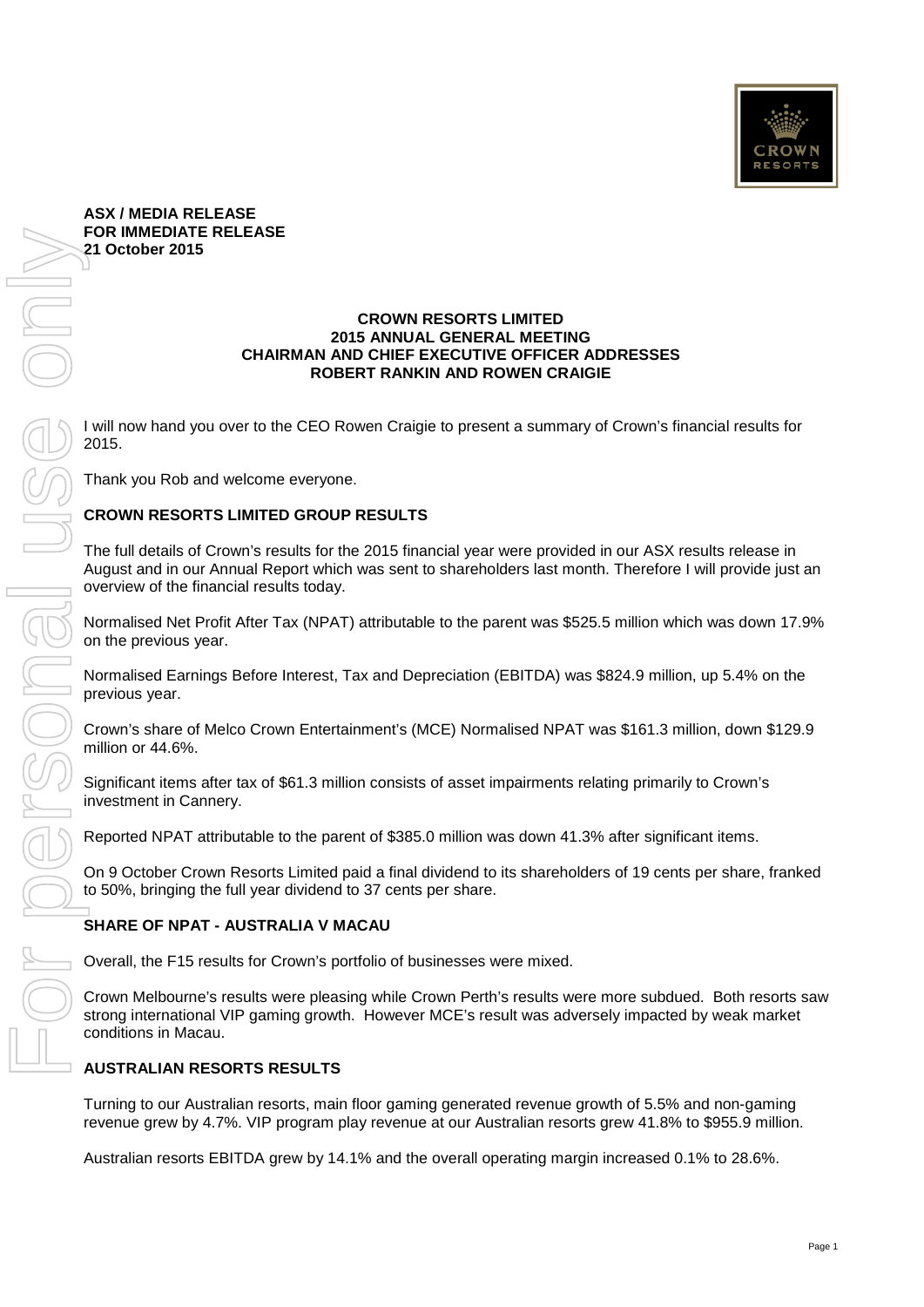## **AUSTRALIAN RESORTS NORMALISED REVENUE**

In F15 Normalised revenue across our Australian resorts increased by 14.0% to \$3.2 billion.

Crown Melbourne's total revenue was up 15.7% compared to the prior comparable period and in Crown Perth total revenue was up 10.4%.

## **AUSTRALIAN RESORTS NORMALISED EBITDA**

In F15 Normalised EBITDA in Australian resorts increased by 14.1% to \$916.5 million.

Crown Melbourne's EBITDA result was particularly pleasing with normalised EBITDA up 17.8% compared to the prior comparable period while at Crown Perth, normalised EBITDA was up 5.3%.

## **AUSTRALIAN RESORTS VIP TURNOVER**

In F15 VIP program play revenue grew 41.8%. We have put additional resources into VIP international marketing over the last year and that has helped deliver strong growth in VIP program play turnover.

The removal of 'Super Tax' on VIP program play at Crown Melbourne and the reduction in the tax rate applicable to VIP program play from 12% to 9% at Crown Perth, have also allowed Crown's Australian resorts to be more competitive against other international destinations which target international VIP gaming players.

## **CROWN MELBOURNE LICENCE REFORM**

In November 2014, the Victorian Commission for Gambling and Liquor Regulation amended the Melbourne Casino Licence.

The amendments included the removal of 'Super Tax' on VIP program play at Crown Melbourne effective from 1 July 2014, an increase in gaming product permitted to be operated at Crown Melbourne, and an extension of the Melbourne Casino Licence to 2050.

In return, Crown Melbourne agreed to make a series of payments to the Victorian Government the first payment of \$250 million was made in November 2014.

# **OTHER RESULTS**

Normalised EBITDA from our London business, Crown Aspinalls, was \$31.7 million, down 9.9% on the previous year.

EBITDA from Crown's wagering businesses, Betfair and CrownBet, was a loss of \$16.0 million. Turnover from CrownBet continues to track in line with expectations, given the start-up nature of the business. Significant product enhancements are being rolled out together with rebranding and promotional initiatives.

## **MELCO CROWN ENTERTAINMENT**

Let me move now to Crown's investment in Macau through MCE, in which Crown held a 34.3% stake at 30 June 2015.

Crown's share of MCE's normalised NPAT for the year to 30 June 2015 was an equity accounted profit of \$161.3 million, down \$129.9 million or 44.6% on the pcp. After adjusting for a below theoretical win rate and pre-opening costs, Crown's share of MCE's reported NPAT result for the year was an equity accounted profit of \$122.0 million, down \$165.6 million or 57.6% on the pcp.

Macau is currently experiencing a difficult period which has adversely affected all casino operators. Overall gross gaming revenue across the Macau market in the year to 30 June 2015 declined 26.8%, however the rate of decline increased in the second half with gross gaming revenue declining 37.0% in the six months to 30 June 2015 compared to the pcp.

However, MCE believes that through the strong leadership from the Macau and Chinese governments, the ongoing build-out of significant local and regional infrastructure, together with an expanding and increasingly affluent Chinese middle-to-upper-class, Macau remains the world's most important and exciting gaming market over the longer term.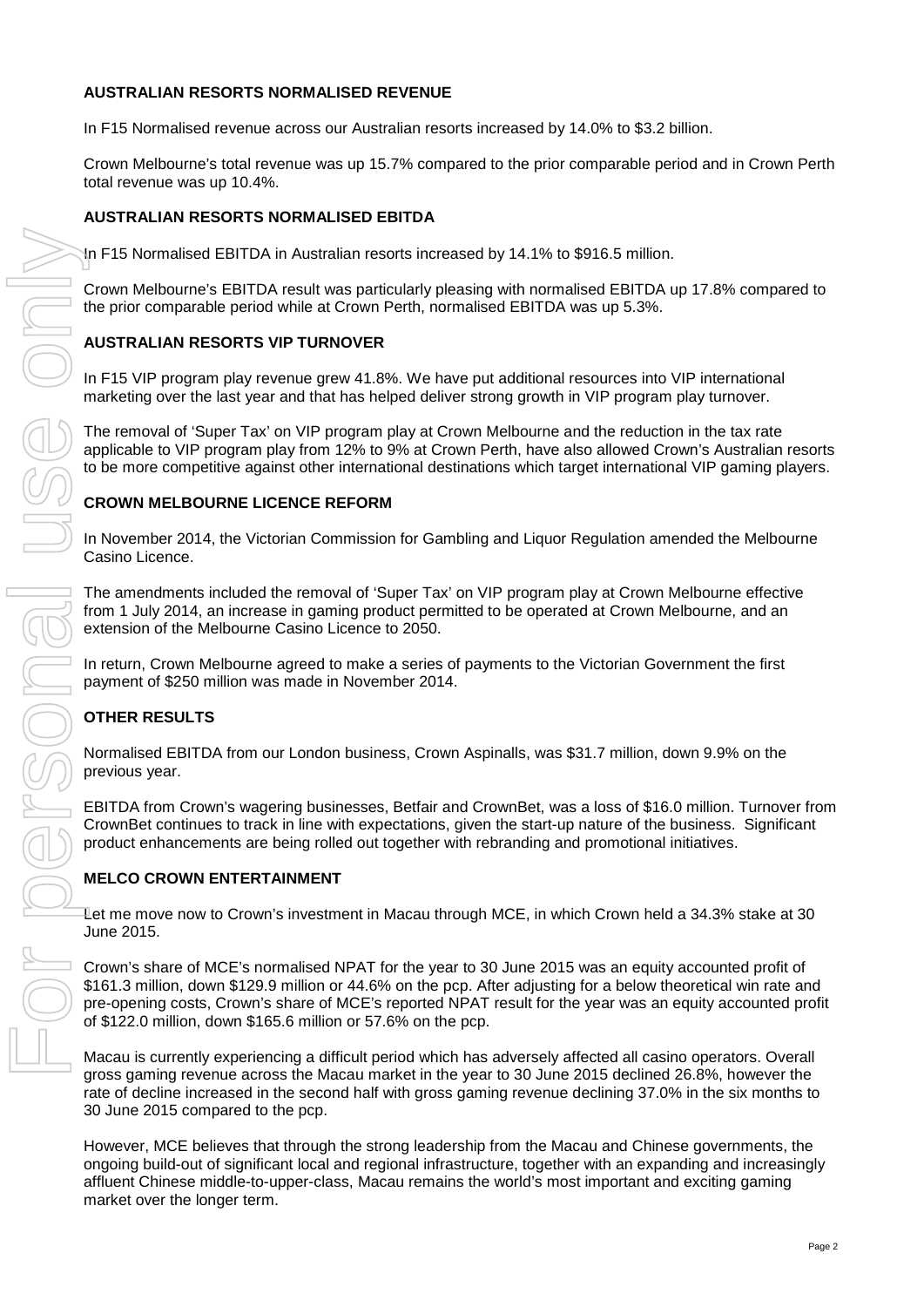# **RECENT TRADING UPDATE**

Now let me update you on more recent trading.

Across our Australian resorts, for the period 1 July to 18 October 2015, revenue from main floor gaming (excluding VIP program play revenue) grew by 10% on the pcp and non-gaming revenue grew by 1%. VIP program play turnover growth has met expectations.

Our wagering and online businesses are showing good revenue growth although still incurring start-up losses including marketing expenses.

Corporate costs, depreciation and interest expense are above the pcp as expected.

The Macau market has continued to see year on year declines in gross gaming revenue, consistent with the second half of F15.

## **INVESTMENT IN AUSTRALIAN RESORTS**

Crown continues to invest significantly in its Australian properties so that they can remain competitive with the new integrated resorts emerging across Asia.

This slide provides an overview of Crown's actual capital expenditure from F11 to F15 and projected capital expenditure from F16 to F18.

Actual capex on Crown Melbourne in the period F11 to F15 was over \$853 million and a further \$272 million is forecast to be spent from F16 to F18, not including the proposed new Queensbridge hotel tower.

Capex on Crown Perth in the period F11 to F15 was \$931 million and a further \$510 million is forecast to be spent from F16 to F18, which predominantly relates to the construction of Crown Towers Perth.

Capex on Crown Sydney in the period F11 to F15 was \$202 million and a further \$657 million is forecast to be spent from F16 to F18.

This is a very significant investment by the company in large scale Australian tourism attractions and Rob will have more to say on this subject shortly.

# **DEBT MATURITY PROFILE**

Finally this slide provides you with Crown's debt maturity profile. As at 30 June 2015, Crown had committed undrawn bank facilities of \$1,478 million. It is important to note that Crown's capex projects all have staggered development time lines which can be funded from these undrawn facilities and ongoing cash flow. We are comfortable with Crown's financial position given the timing of Crown's capital projects.

Can I conclude by thanking the management team and all our employees for their hard work, enthusiasm and dedication over the past year. I would also like to thank all board members and in particular, James, for their continued guidance and support.

Thank you all for attending today and I will now hand you back to Rob.

Shareholders,

It is a great pleasure to be here with you today in Melbourne, the headquarters of Crown Resorts, to present my first address as Chairman.

## **CROWN MELBOURNE**

Melbourne is a city that continues to grow and prosper. The Economist just last month, once again ranked Melbourne as the world's most liveable city for the third time in the past five years and it's easy to see why.

Our resort here is thriving and evolving in step with this great city. Crown Melbourne reflects the global aspirations of this city, aspirations that we share as a company.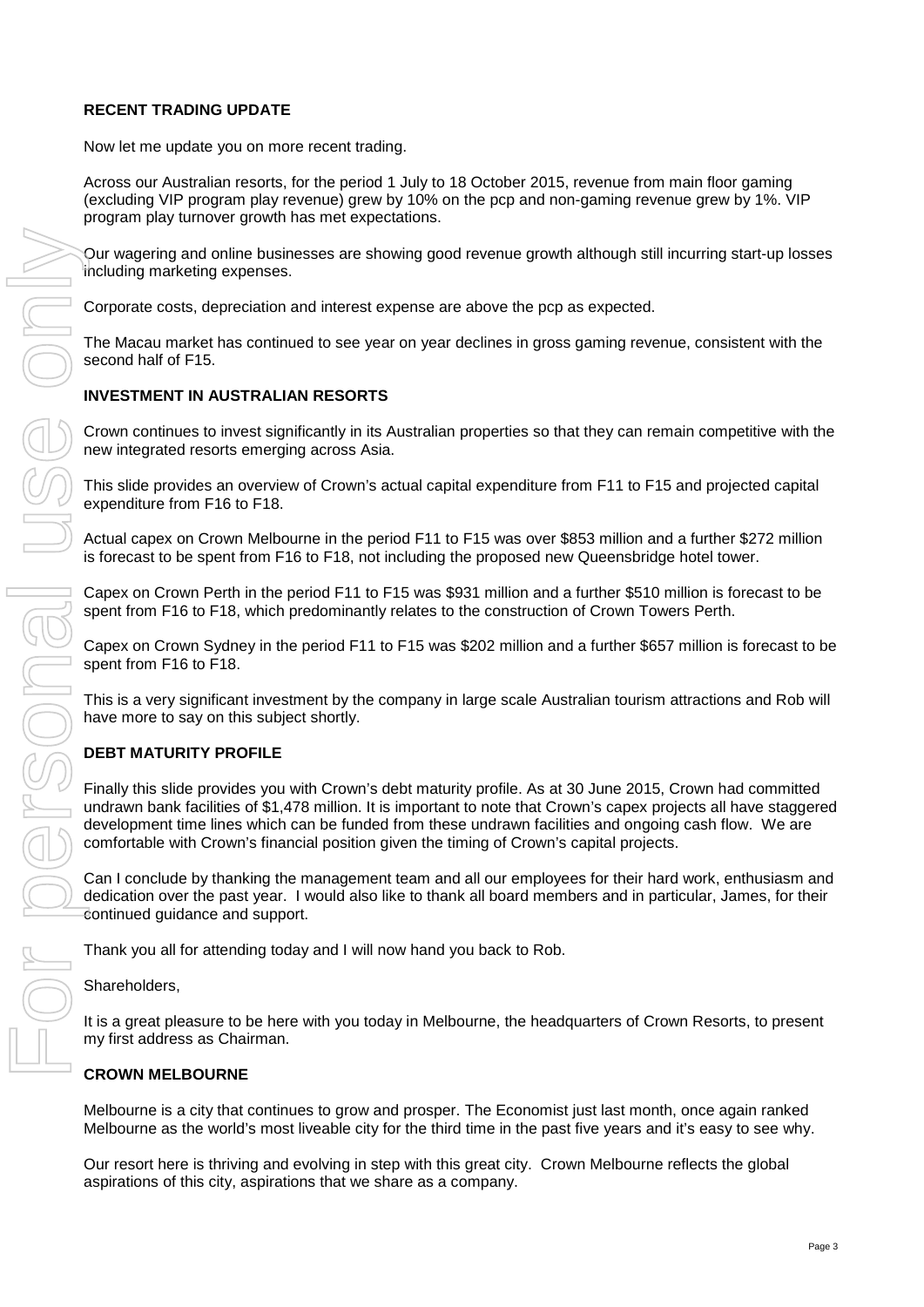## **CROWN'S CONTRIBUTION TO VICTORIA**

The Crown Melbourne Resort is a critical piece of Victoria's tourism infrastructure. It contributes \$3.1 billion of economic value to the Victorian economy every year and over 9,400 Victorians work here.

But the success of Crown Melbourne hasn't been by chance.

Over the last 10 years, Crown has invested \$1.8 billion in upgrading and opening new attractions here.

Crown Melbourne is now one of Australia's most visited tourism destinations, with 20 million visits a year and our hotels are experiencing occupancy rates above 90% year round.

Given the Victorian Government's strong tourism objectives, Crown must ensure we have enough luxury hotel rooms to meet future demand.

## **PROPOSED QUEENSBRIDGE HOTEL TOWER**

Ladies and gentlemen,

This week we announced further details about our exciting plans to construct a new landmark hotel here at Southbank, in a joint venture with respected Melbourne developer, Schiavello.

The proposed Queensbridge Hotel Tower will comprise a 388 room, luxury six–star hotel and approximately 680 apartments.

Following an international architectural design competition, we have selected a design by one of the world's most iconic architectural firms, Wilkinson Eyre.

If approved by the State Government, the Queensbridge Hotel Tower, will help cement Crown Melbourne as the largest single-site accommodation provider in Australia with over 2,000 guest rooms.

The new hotel will help Melbourne meet its future accommodation needs and most importantly, this project will create over 3,900 jobs for Victorians.

## **FINEST NETWORK OF LUXURY SIX-STAR HOTELS IN AUSTRALIA**

The Queensbridge Hotel Tower will complement our plans to build luxury six-star offerings in Perth and Sydney. If our efforts come to fruition, it won't be an exaggeration to say that we will have the finest network of luxury hotels in Australia and I believe the region.

It's important to acknowledge at this time, that this pipeline of Crown branded luxury assets is largely due to the vision and drive of our former Chairman, James Packer.

Thanks James.

James has provided outstanding long-term leadership for this company. He has helped create one of Australia's leading tourism companies and built what is now a global luxury brand.

James was one of the first Australian business people to look beyond the mining boom and shine a beacon on the tourism opportunity provided by the massive explosion in the Chinese middle class.

It was back in 2010 when James said that China's middle class will change the world and that through their spending power and tastes, they will profoundly alter every aspect of our economy.

These sentiments have been borne out and Crown's investments in luxury tourism infrastructure positions us well for the future.

#### Ladies and gentlemen,

I am very positive about the future of this company, but it is not without its challenges, both locally and internationally. In particular, we will need to execute very well on our development pipeline to deliver acceptable and attractive returns. In other words, we will be more focussed on maximising Crown's Net Profit After Tax for the benefit of all shareholders.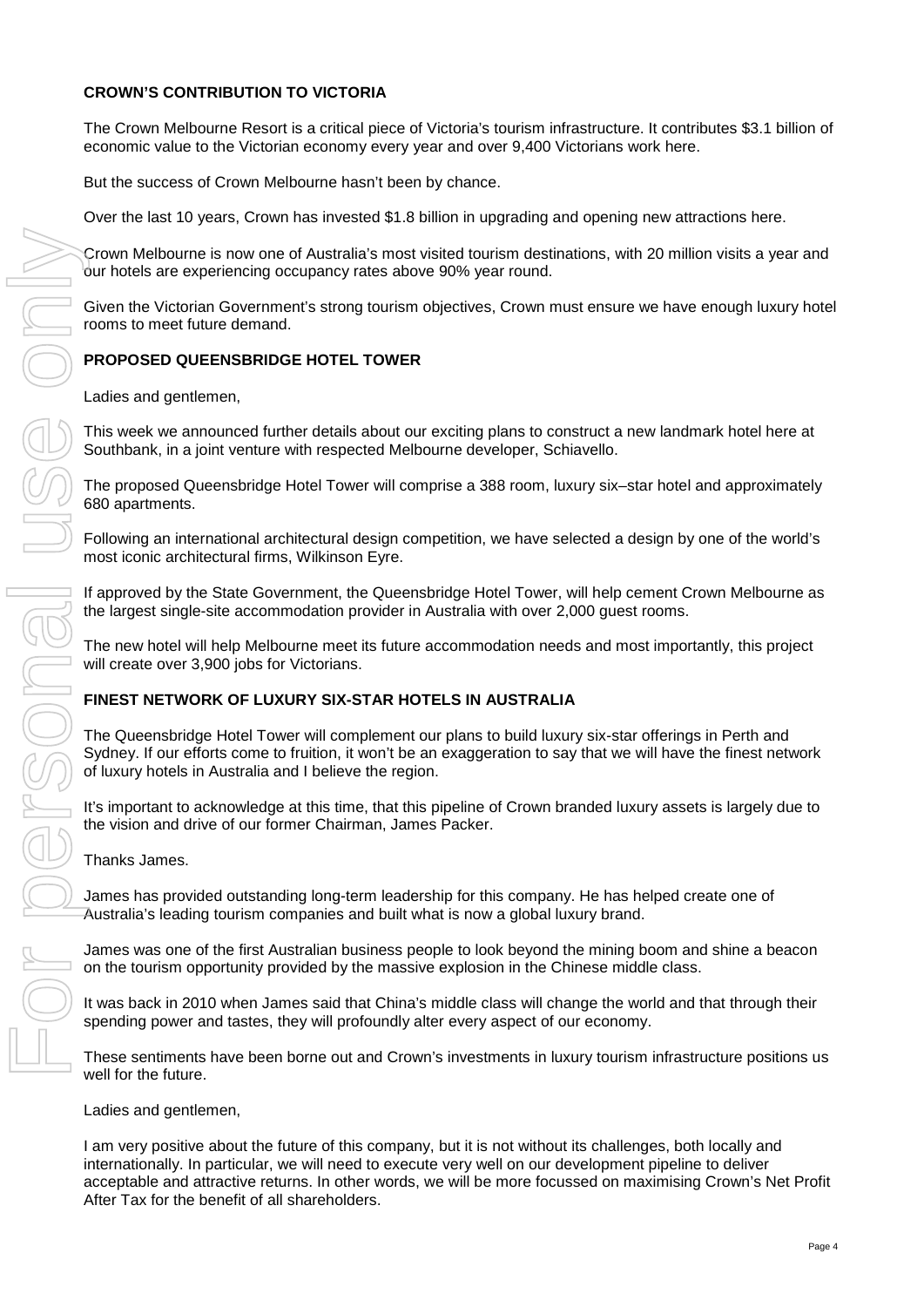## **CROWN RESORTS**

Crown Resorts is a resilient business, with a track record of delivering strong results, despite economic challenges both at home and globally.

In FY15, as Rowen outlined earlier, we experienced materially softer conditions in Macau, sound results from Crown Perth and pleasing results at Crown Melbourne.

More recently, Crown's resilience has come from its ability to cater to the growing tourism markets of Asia. Just as the mining boom was the great economic opportunity of the last decade, Australia's future is now more than ever tied to the growth of the Asian middle class and their desire to consume and travel.

## **CHINA'S OUTBOUND TOURISM MARKET**

To put this in context, in 2014, Chinese tourists took more than 107 million outbound leisure trips, making China the world's largest tourism market.

What is more striking, is the potential for this market to grow as more Chinese enter the middle class. By 2020, an estimated 200 million Chinese will take outbound leisure trips, spending an estimated \$US246 billion.

And I am an optimist when it comes to China's long term future. Yes, there will be setbacks and this growth won't be linear, but we believe that the Chinese Government will continue to support their economy, in order to lift more of its people out of poverty.

# **MACAU**

To that end, while a lot has been said recently about the significant trading slowdown in Macau, in my mind this is short-sighted.

Macau is a market that has been beneficial to Crown and we have great faith in its long-term development. We should always remember that the Macau gaming market is still around five times the size of the market in Las Vegas and that last year Macau accommodated 31.5 million visitors, the vast majority from the Mainland.

# **MELCO CROWN – STUDIO CITY – MACAU**

We are extremely excited that next week Melco Crown Entertainment will be officially opening 'Studio City', its newest resort in Macau.

Studio City, as its name suggests, is Macau's first Hollywood themed resort and will feature cinematic entertainment offerings such as a Warner Bros family entertainment centre and the world's first Batman film digital ride.

Studio City will target China's premium mass market and the general Chinese tourism market. The resort will play an important role in expanding our footprint in China and will complement MCE's existing luxury hotels.

Shareholders,

Crown's pipeline of projects in Australia and the United States complements the good work of MCE in Macau and Manila and is central to our future growth.

## **CROWN PERTH – CROWN TOWERS PERTH**

From this development view point, I am happy to report that the construction of Perth's first six-star hotel, Crown Towers Perth is on track to meet its 2017 opening date and will be truly spectacular.

## **CROWN SYDNEY**

In New South Wales, the Crown Sydney planning approval process continues at pace and we are hopeful of seeing more progress in the New Year.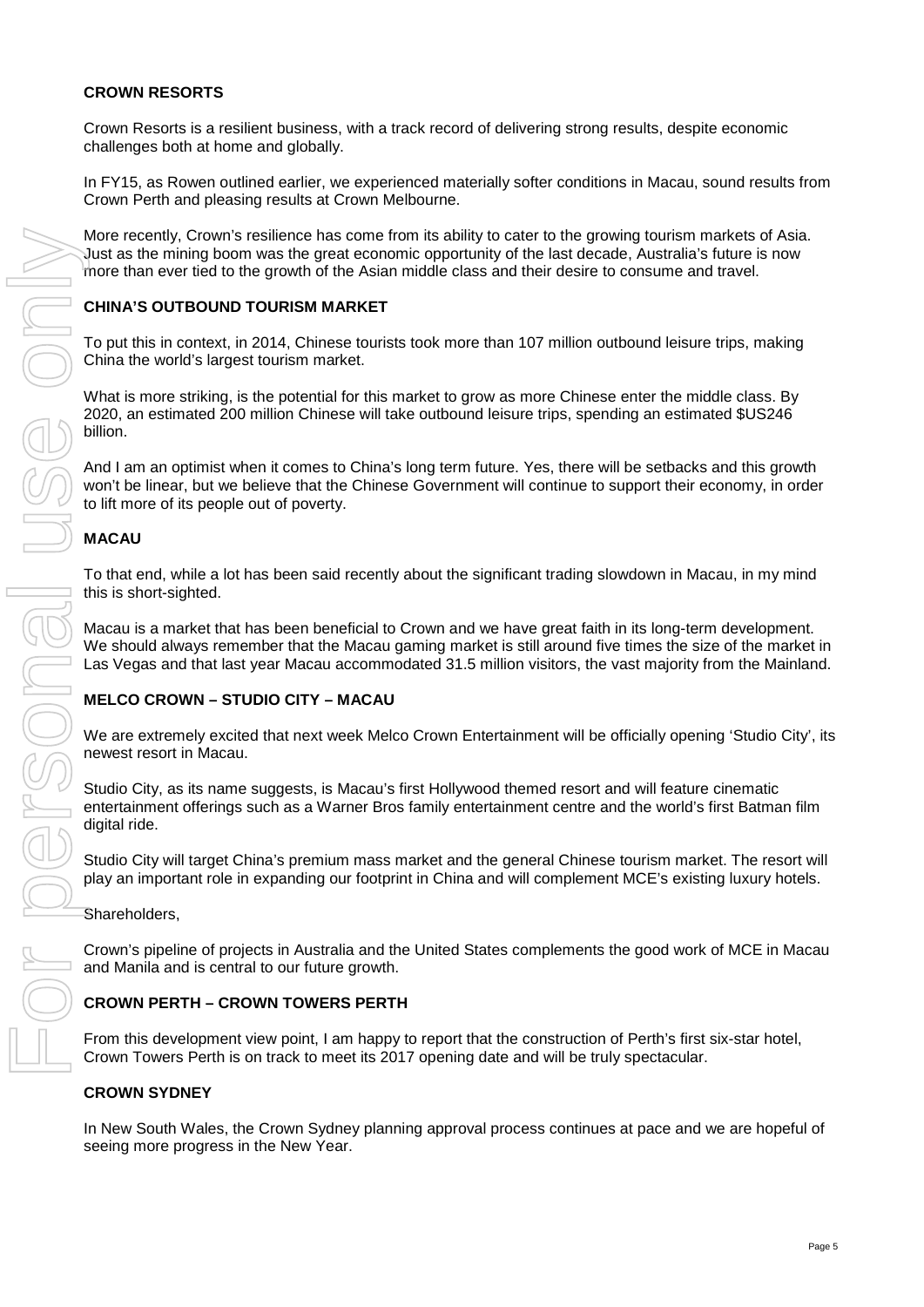The Crown Sydney Hotel Resort will be Sydney's first six-star hotel. When complete and operational, there is no doubt in my mind, that it will become an international tourism icon, helping to attract high net worth travellers from all parts of the world.

# **ALON LAS VEGAS**

Moving to Las Vegas, and our new Alon project. We are continuing to work in the United States with our joint venture partners to design a resort that reflects our ambition and luxury brand positioning. Las Vegas, remains the centre of the United States gaming market and an aspirational entertainment destination for tourists in Asia. If we are building a global brand and network of resorts, it's important to ensure we have a signature facility in the United States. We have a first-class team working there and we hope to be able to provide further updates over the coming months.

Now while we are extremely excited about the potential of all these projects, Crown is absolutely vigilant to ensure we create an acceptable and attractive return on investment for the company and especially for shareholders. Crown's financial position is strong and we will continue to work assiduously to ensure our capex is driven by sound financial returns and a solid business case.

## **BUILDING A PORTFOLIO OF LUXURY TOURISM ASSETS**

Ladies and gentlemen,

To support these efforts, we are also striving to build a portfolio of unique luxury tourism assets for our valued customers.

High-net-worth tourists place a premium on luxury brands that offer genuine "money cannot buy" experiences and industry research also tells us the same customers are willing to travel further, stay longer and spend more time to experience them.

## **ELLERSTON**

Assets like our super yacht Infinity, based at Crown Perth, and the Capital Golf Course here in Melbourne provide spectacular experiences, only available to our customers. Our 50% acquisition of the Ellerston property in the Hunter Valley of New South Wales will add to this portfolio and raises the bar for luxury tourism in this country.

Ellerston has one of Australia's finest and most exclusive golf courses and is almost unrivalled in terms of its geographic aspect and beauty. Crown shareholders will benefit for decades to come from this arrangement and our VIP customers are already getting a taste of this spectacular asset.

## **CROWN'S ECONOMIC AND SOCIAL CONTRIBUTION TO AUSTRALIA**

This brings me to another important aspect of our business.

I am extremely proud to be the Chairman of a company that is making a very positive contribution to the communities in which we operate.

Crown Resorts is a model corporate citizen and has world-class employment training and social responsibility programs.

We are also a company that is willing to pay its way. In FY15 Crown paid more than \$640 million in taxes to all levels of Australian Governments, which amounts to almost two thirds of Crown's Australian normalised profit before tax.

This ratio of taxes paid to profits earned is more than any other ASX 50 company.

As an employer, over 15,000 people work at our Australian resorts and we've won 'Australian Employer of the Year' twice in the last five years.

## **EMPLOYMENT AND TRAINING ACHIEVEMENTS**

We are also proud to say that we recently employed our 450th indigenous employee and launched phase two of our Reconciliation Action Plan.